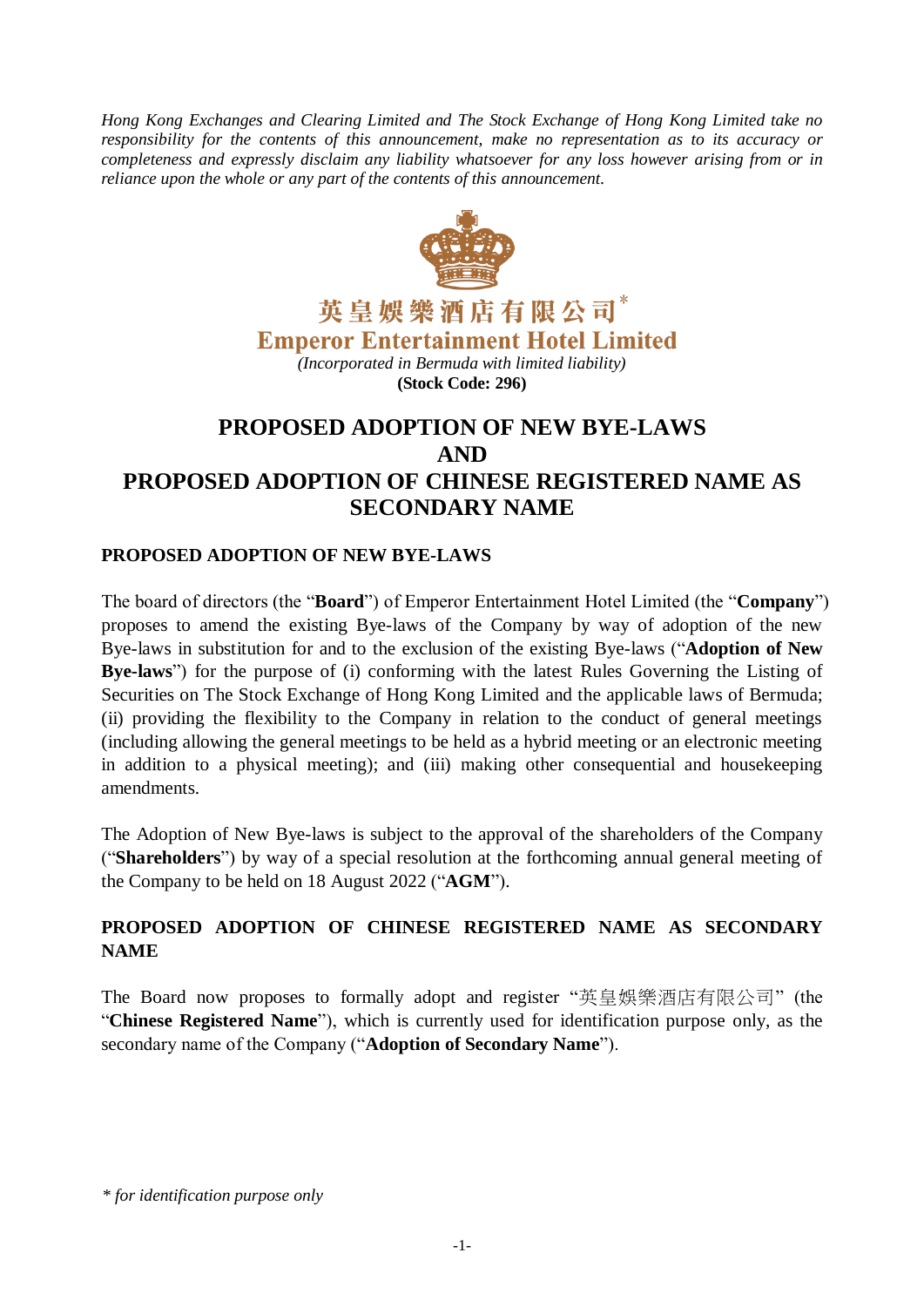## **Conditions of the Adoption of Secondary Name**

The Adoption of Secondary Name is subject to the following conditions:

- (i) the passing of a special resolution by the Shareholders at the AGM; and
- (ii) the approval from Registrar of Companies in Bermuda ("**Registrar**").

Subject to the satisfaction of the conditions set out above, the Adoption of Secondary Name will take effect from the date of entry of the Chinese Registered Name as the secondary name on the register of companies maintained by the Registrar as shown in a certificate of secondary name to be issued by the Registrar. The Company will then carry out all necessary registration and/or filing procedures with the Registrar and the Companies Registry in Hong Kong.

### **Reasons for the Adoption of Secondary Name**

The Board believes that the formal adoption and registration of "英皇娛樂酒店有限公司" in Bermuda is in the interests of the Company and the Shareholders as a whole.

### **Effects of the Adoption of Secondary Name**

The Adoption of Secondary Name will not, of itself, affect any of the rights of the Shareholders. All existing share certificates of the Company bearing the existing name of the Company will, after the Adoption of Secondary Name has become effective, continue to be evidence of legal title to the shares of the Company and valid for trading, settlement, registration and delivery purposes. There will not be any arrangement for free exchange of existing share certificates of the Company for new share certificates bearing the Company's primary and secondary names of the Company. The stock short names of the Company in English and Chinese is proposed to remain unchanged as "EMPEROR E HOTEL" and "英皇娛樂酒店" respectively.

Further announcement(s) will be made by the Company to inform the Shareholders of, among other things, the effective date of the Adoption of Secondary Name as and when appropriate.

### **GENERAL**

A circular containing, among other things, details of (i) the Adoption of New Bye-laws; and (ii) the Adoption of Secondary Name, together with a notice convening the AGM will be despatched to the Shareholders in due course. As no Shareholder has a material interest in the Adoption of New Bye-laws and Adoption of Secondary Name, no Shareholder is required to abstain from voting on the resolutions proposed to consider and approve the aforesaid matters.

> By order of the Board **Emperor Entertainment Hotel Limited Luk Siu Man, Semon** *Chairperson*

Hong Kong, 23 June 2022